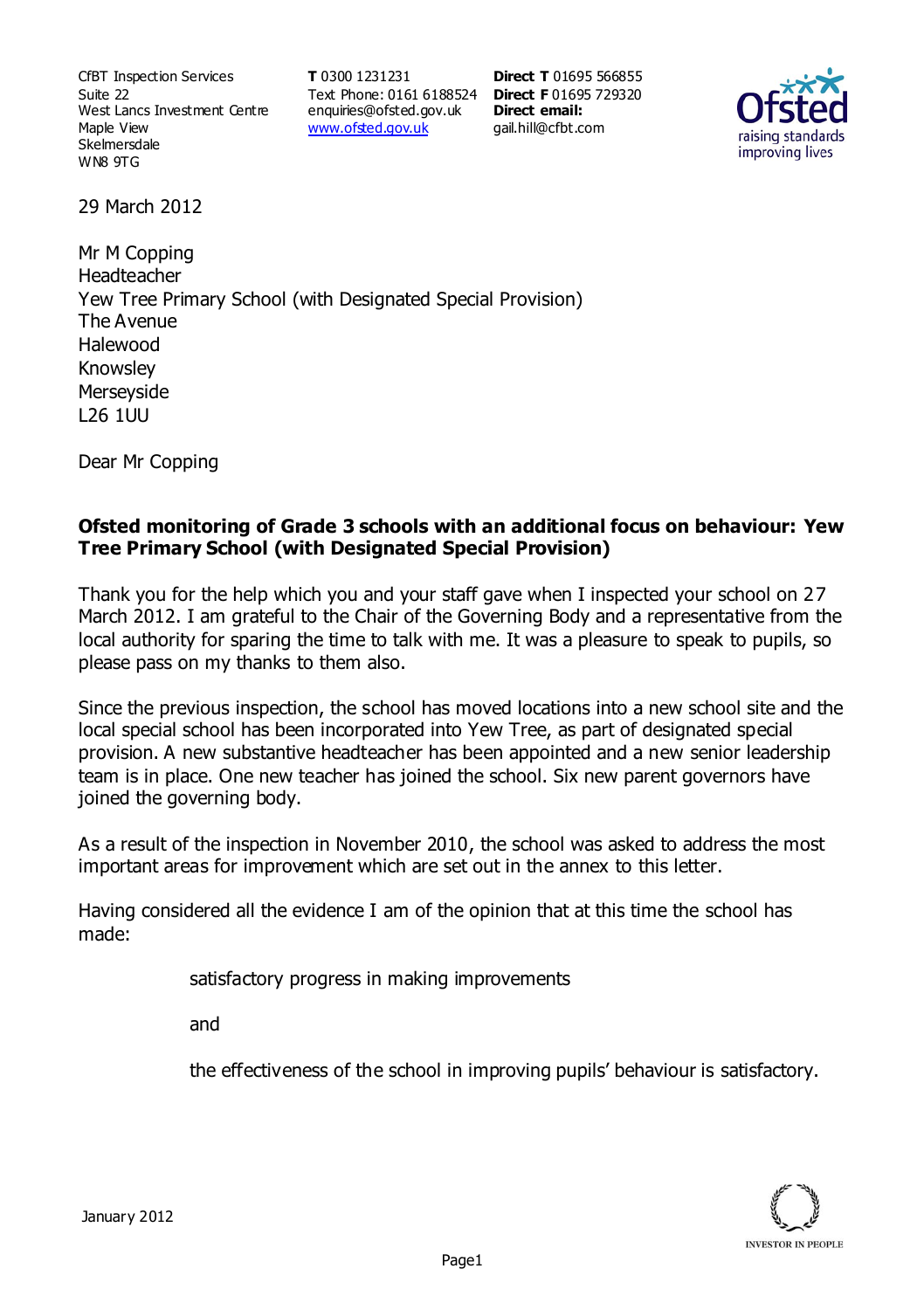

## **Achievement of pupils at the school**

A focus on improving teaching and learning has resulted in pupils beginning to make better progress and starting to achieve the levels of which they are capable. Results of national assessment tests in 2011 indicate that attainment at the end of Year 6 is improving and is now broadly in line with the national average. Pupils enter the school with low starting points. Internal data indicate that progress in the Early Years Foundation Stage is improving so that more children start Year 1 with the attainment expected for their age and are ready to access the National Curriculum. Progress in Key Stage 1 is now increasing and more pupils are on track to reach or exceed age-related expectations. This is because the school's tracking is used to better effect to ensure activities are matched to pupils' abilities. Key Stage 2 attainment in 2011 shows that, although broadly in line with national expectations, too few pupils achieved the higher level of attainment, especially in English. Overall, boys attained better than the girls. Pupils known to be eligible for free school meals attained better than their peers nationally and the school is helping lower attaining groups of pupils, such as those with special educational needs, to catch up with others.

### **The quality of teaching**

Improving the quality of teaching and learning is a priority for the school. Assessment information has improved and supports teachers in knowing what each pupil is capable of achieving. This enables them to intervene at an earlier stage when pupils start to fall behind. However, assessments made on pupils' work through marking are inconsistent and do not always identify gaps in their learning so that pupils are sometimes unsure of the next steps required. In some instances this hampers progress, as teachers do not accurately plan activities based on pupils' prior knowledge. Some literacy marking is highly effective and pupils are clearly guided about how to improve. Cross-curricular work is having a better impact on pupils' engagement. Pupils report that learning is fun when studying topic work. Planning formats have improved, as teachers now make reference to links between subjects. School leaders are securing consistency in the quality of provision through regular monitoring of teaching. For example, recent observations and feedback to staff have focused on challenging the more-able pupils in lessons.

### **Behaviour and safety of pupils**

Pupils report they mostly feel safe in school. Senior leaders have developed more effective policies and procedures to improve behaviour. Sensible steps have been taken to involve staff and pupils in these initiatives. Behaviour at lunch time has improved through providing new play equipment and training the older pupils as play leaders. As a result, incidents of poor behaviour are declining and permanent exclusions have reduced. A new teaching and learning policy has had a positive impact on behaviour in lessons, with both learners and teachers identifying how they will contribute to better learning. For example, teachers commit to making lessons more interesting and exciting using visits and visitors. Pupil-voice



January 2012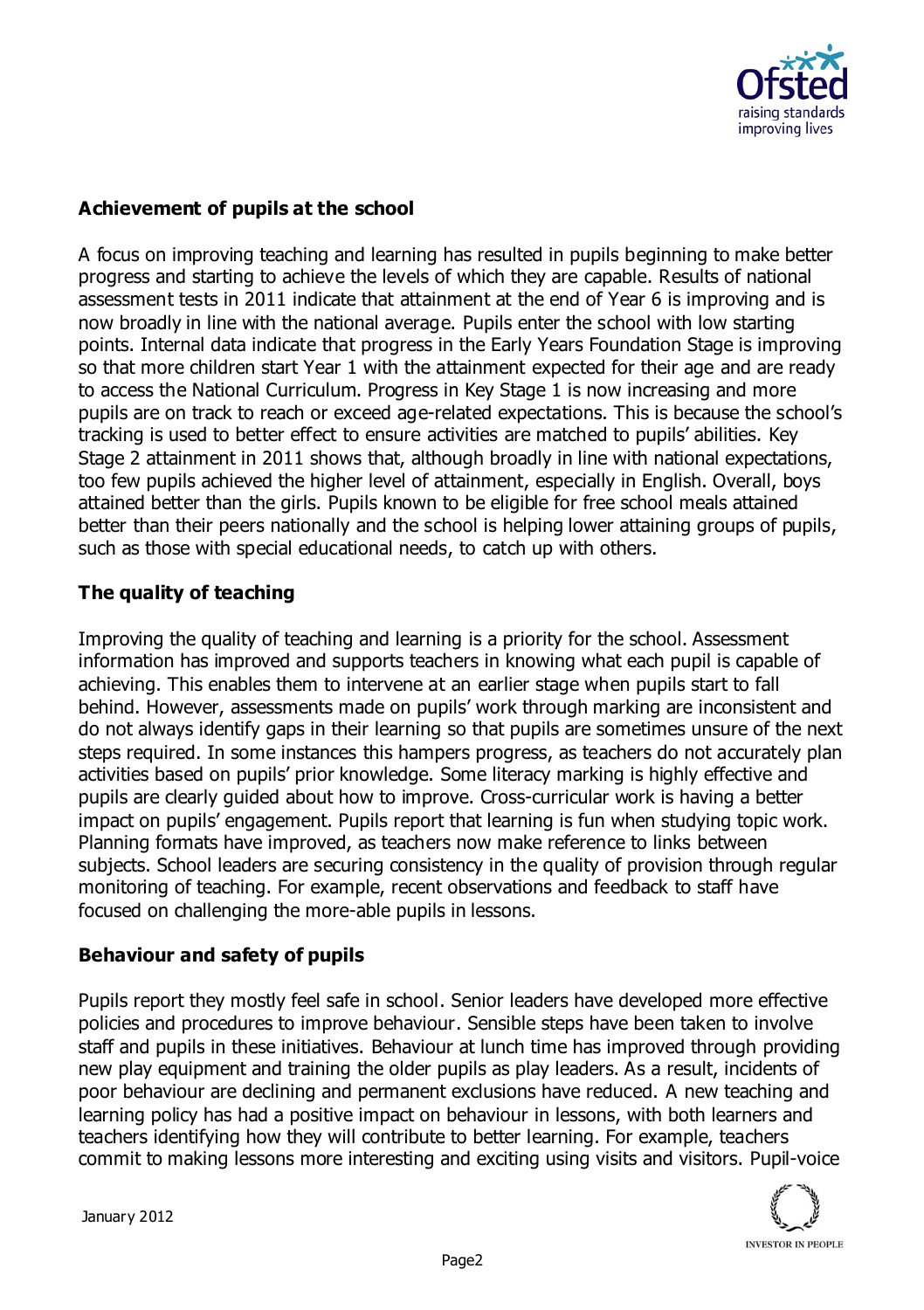

is now used to a greater extent to get pupils more involved in supporting good behaviour, such as in developing an anti-bullying charter.

Pupils show a better awareness of the dangers of different types of bullying, including racism and name calling. Rightly, there are plans to heighten pupils' awareness of cyber bullying. Curriculum content, such as a 'social and emotional aspects of learning' programme, is better planned to improve pupils' awareness of risk and how to stay safe. The learning mentor plays a greater role in supporting behaviour. Her role has been clarified and she works more closely with pupils to improve specific aspects of behaviour, for example with older pupils on improving their self-esteem.

There are, however, still some instances of poor behaviour. Pupils report these are usually resolved, but teachers are inconsistent in dealing with them. There is insufficient record keeping about incidents of low-level disruption, leading to a lack of clarity about the underlying causes, how to tackle them and how to check the impact made.

Attendance rates have improved due to an increased focus on monitoring absence. The learning mentor, who has responsibility for this work, holds weekly meetings with the headteacher to ensure the school is on track for improving attendance. Good attendance is encouraged and incentives are an effective stimulus to pupils. An improving range of strategies to encourage pupils to come to school have now been employed, such as information in newsletters and the school website, texting and 'phone calls to parents and carers. Pupils, as a result, are now more punctual and attend school more regularly.

### **The quality of leadership and management of the school**

The new headteacher has gained the confidence of staff, governors and local authority. He has devised a comprehensive school development plan focused on accurate and relevant priorities, including those identified in the last inspection. Success criteria are clear and progress towards them is securely measured. Systems to bring about improvements are better and senior leaders focused more closely on improving outcomes for pupils. Governors have received training to enable them to be more effective. They are beginning to hold the school more strongly to account, including by establishing links with subject leaders across the school. Their understanding of how to interpret assessment data so as to challenge the school is improving.

The role of subject leaders remains underdeveloped, although satisfactory plans are in place to improve their impact on their subject areas. Their involvement in analysing assessment information and evaluating their areas of responsibility is inconsistent and, as a result, their ability to plan for improvement is variable.

The local authority has confidence that the school is improving. It has facilitated the close working of a local cluster of schools through what it terms a 'self-improving system'. This

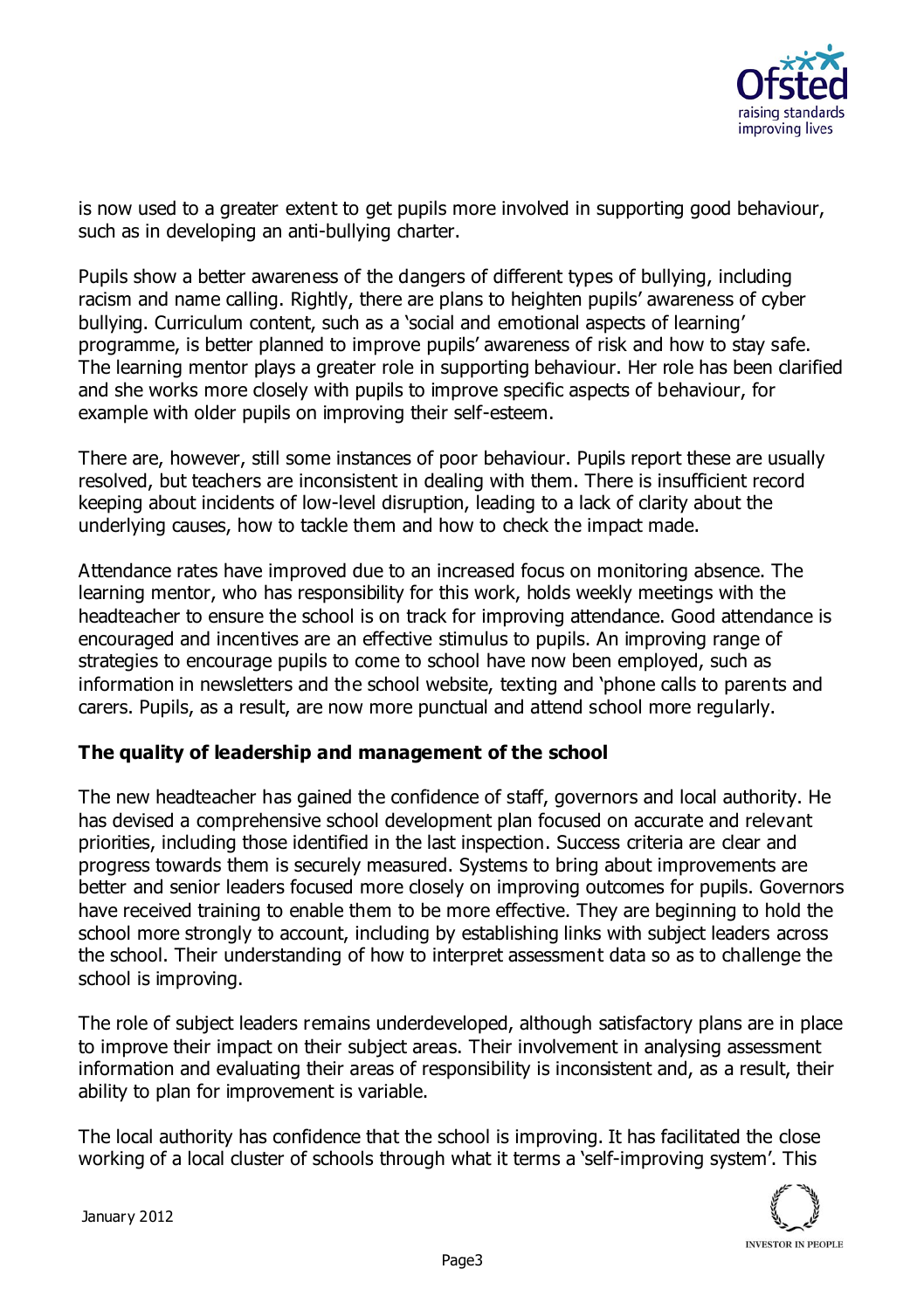

provides appropriate and relevant support tailored to the school's needs, and is suitably quality assured by the local authority.

I hope that you have found the inspection helpful in promoting improvement in your school. This letter will be posted on the Ofsted website.

Yours sincerely

Jane Millward **Her Majesty's Inspector**